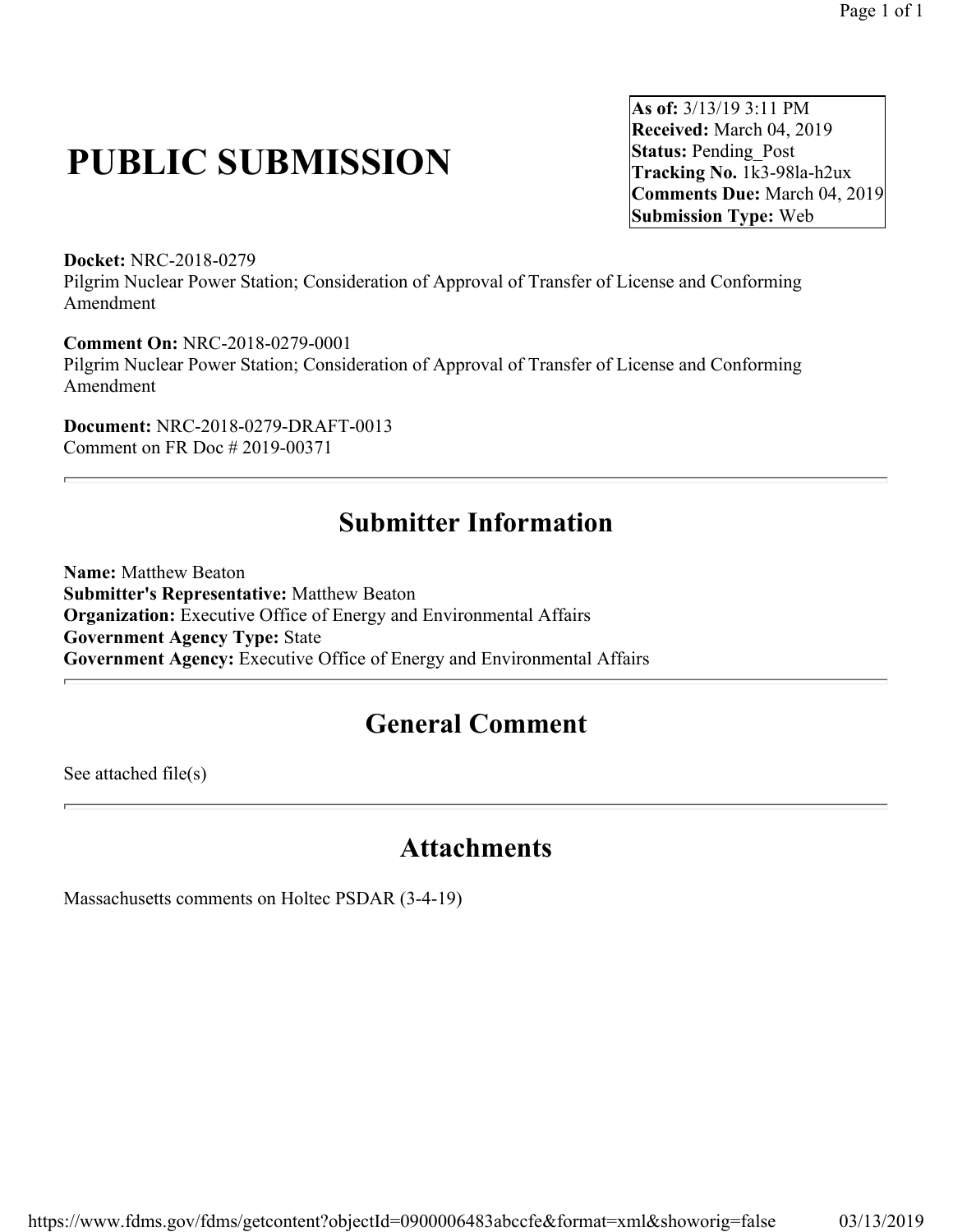

Charles D. Baker **GOVERNOR** 

Karyn E. Polito LIEUTENANT GOVERNOR

> Matthew A. Beaton **SECRETARY**

*The Commonwealth of Massachusetts Executive Office of Energy and Environmental Affairs 100 Cambridge Street, Suite 900 Boston, MA 02114*

> Tel: (617) 626-1000 Fax: (617) 626-1181 http://www.mass.gov/eea

March 4, 2019

By E-Submission & U.S. Mail Secretary Annette Vietti-Cook U.S. Nuclear Regulatory Commission Washington, DC 20555-0001 Attn: Rulemakings and Adjudications Staff

RE: Comments in Docket No. NRC-2018-0279 Revised Post-Shutdown Decommissioning Activities Report

Dear Secretary Vietti-Cook:

I write on behalf of the Executive Office of Energy and Environmental Affairs for the Commonwealth of Massachusetts and the Baker-Polito Administration to comment on the Revised Post-Shutdown Decommissioning Activities Report ("Revised PSDAR") and Revised Site-Specific Decommissioning Cost Estimate ("DCE") for the Pilgrim Nuclear Power Station ("Pilgrim"), submitted in conjunction with the License Transfer Application filed by Entergy Nuclear Operations, Inc. (Entergy) and Holtec International (Holtec).<sup>[1](#page-1-0)</sup>

The Commonwealth supports the expeditious cleanup and site restoration of the Pilgrim site, as could be achieved under the so-called "DECON" decommissioning method proposed by Holtec. However, Holtec, if the license transfer application is allowed, must clean up and restore

<span id="page-1-0"></span><sup>&</sup>lt;sup>1</sup> The Nuclear Regulatory Commission ("NRC") indicated in its publication of the license transfer application that it would accept public comment on both the "application for the proposed license transfer *and the associated updated [PSDAR]*." 84 Fed. Reg. 816, 817 (Jan. 31, 2019) (emphasis added). The Revised PSDAR is contingent on the NRC's approval of the proposed license transfer and was submitted as a notification of a change in the actions and schedules set forth in the current licensee Entergy's PSDAR, pursuant to 10 C.F.R. § 50.82(a)(7). *See* Ltr. from Holtec to NRC, Subj.: *Notification of Revised Post-Shutdown Decommissioning Activities Report and Revised Site-Specific Decommissioning Cost Estimate for Pilgrim*, Docket Nos. 50-293 & 72-1044 (Nov. 16, 2018) (ADAMS Accession No. ML18320A040).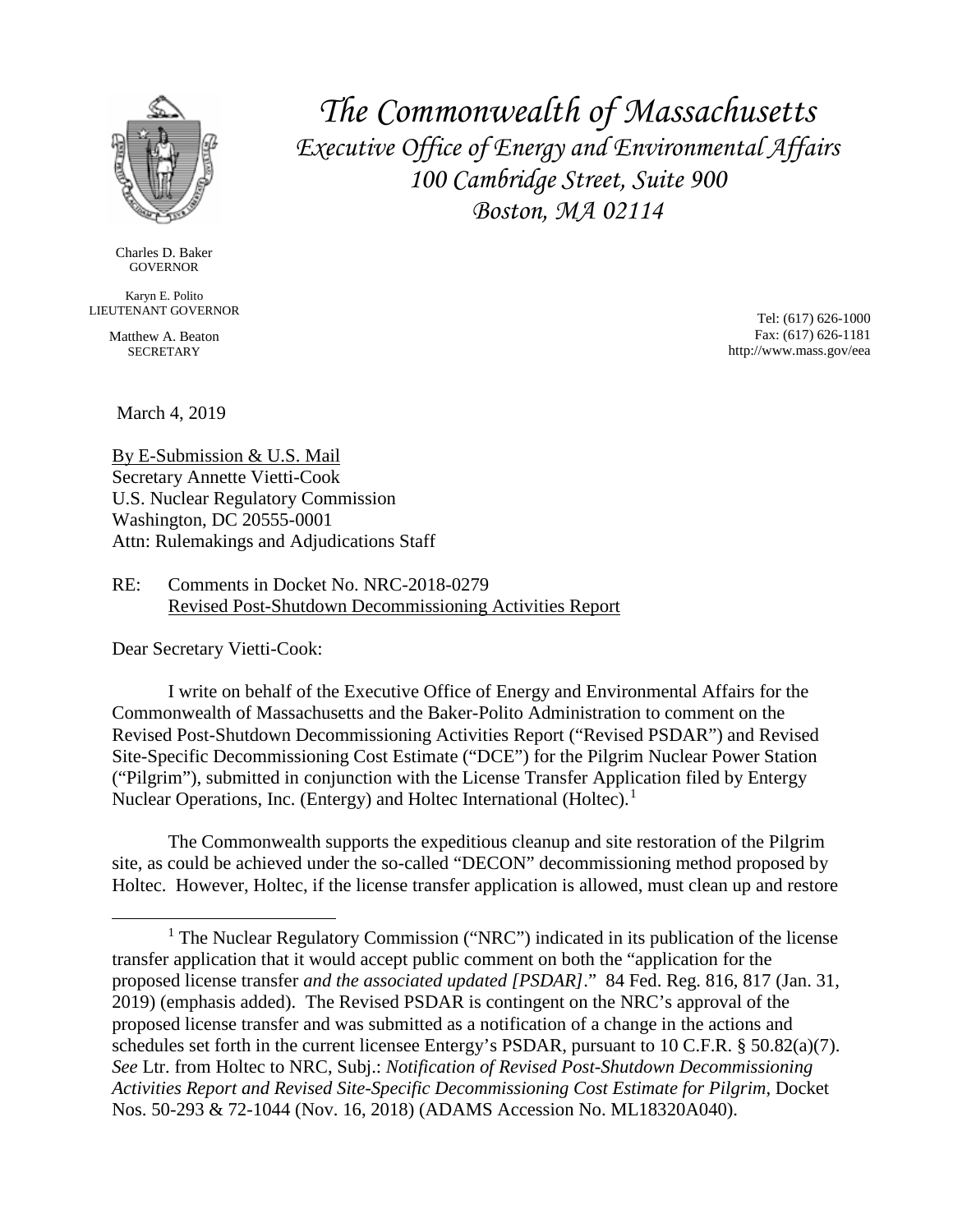the site in a manner that complies with all applicable state and federal cleanup standards and procedures, and does not leave the Commonwealth with the potential financial burden of paying for unanticipated costs for which Holtec, as the proposed licensee and responsible party, has not adequately prepared in its PSDAR and DCE. The Commonwealth's prior experience with the decommissioning and site restoration at the Yankee Nuclear Power Plant in Rowe, Massachusetts, provides clear evidence of cost overruns that are bound to occur at Pilgrim, as explained in the expert declarations submitted by, among others, officials at the Massachusetts Departments of Environmental Protection and Public Health with the Commonwealth's February [2](#page-2-0)0, 2019 Petition for Leave to Intervene and Hearing Request (the "Petition").<sup>2</sup> The decommissioning and site restoration work at Pilgrim must also prioritize public safety as radiological materials are moved from wet to dry storage, and during any transportation of both radiological and non-radiological hazardous materials and solid waste within and out of the Commonwealth.

Holtec's Revised PSDAR and DCE fail to adequately address the above issues in its proposal for decommissioning, site restoration, and license termination at Pilgrim. In particular, we reiterate the concerns raised in the Commonwealth's Petition about whether adequate financial assurance exists to demonstrate Holtec's ability to complete these activities. Holtec's own cost estimate shows that the Decommissioning Trust Fund leave a mere \$3.6 million on the assumed license termination date, notwithstanding the \$1.030 billion that Entergy and Holtec have committed to include in the Trust Fund on the date of a potential transfer of Pilgrim's license to Holtec. *See* Table 5-1 of DCE. Holtec's cost estimate, as the Commonwealth explained in its Petition, fails to consider numerous, plausible contingencies that could greatly inflate decommissioning, site restoration, and spent fuel management costs far beyond the \$3.6 million "cushion." For example, the cost estimate fails to consider the real possibility that spent fuel will remain at the site for an indefinite period, in the event the U.S. Department of Energy does not accept the spent fuel within the time frame assumed in the Revised PSDAR.

The Revised PSDAR and DCE also include an insufficient level of detail for the NRC to make a reasonable, informed decision on the license transfer and for the public to comment. With regard to the latter, the lack of detail in these submissions makes it impossible for any member of the public to determine whether Holtec's proposed work plan will comply with all applicable requirements or whether adequate financial assurance exists. For instance, the Revised PSDAR lacks critical details with respect to the scope and cost of the proposed work in Sections 2.4.2 (site characterization), 2.4.6-2.4.7 (waste management and transportation), and 2.4.10 (site restoration)—details that are necessary to assess whether the proposed work will, in fact, comply with all applicable state and federal standards. In addition, the dollar amounts in Tables 3-1 to 3-4 of the DCE do not appear to include any funding for emergency preparedness, and do not specify the precise staffing levels that Holtec will maintain during the critical transition from wet to dry storage and thereafter. The DCE does not include a breakdown of the specific costs and assumptions for each line item in the DCE. In short, the paucity of information strongly supports granting the Commonwealth's Petition for intervention and hearing, prior to any decision by NRC on the license transfer application, Holtec's request for an unconditional exemption to use Pilgrim's Decommissioning Trust Fund for site restoration and spent fuel management costs, or acceptance of the Revised PSDAR and associated DCE.

<span id="page-2-0"></span> <sup>2</sup> These comments hereby incorporate by reference the contentions and supporting materials included in that Petition as if they were set forth in full here.